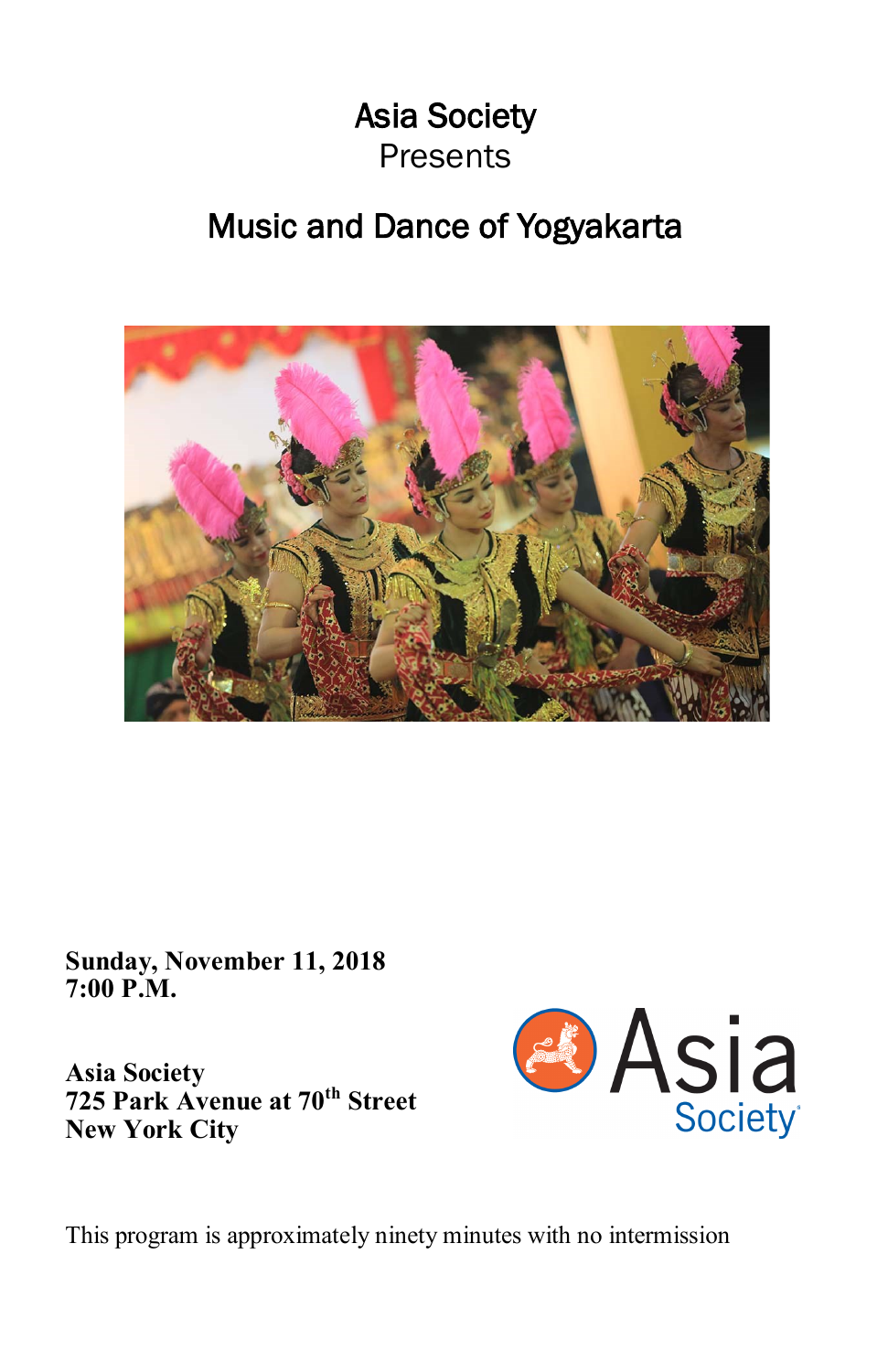In conjunction with a visit from Hamengkubuwono X, the Sultan of Yogyakarta in Indonesia, Asia Society hosts a performance by the court dancers and musicians of Yogyakarta.

The Palace of Karaton Ngayogyakarta Hadiningrat is the cultural heart of the city. From generation to generation, the Sultans of Yogyakarta are the traditional governors of the city and responsible for passing on art and culture heritage. The entire royal family is involved in preserving these art forms, and the troupe must perform with a member of the royal family present. The dances from Yogyakarta will be accompanied by *gamelan* music native to Java.

## Program

Golek Menak Umarmaya Umarmadi Dance

Masked Dance Fragment (*Wayang Wong*) "Klana Sewandana Gandrung"

Bedhaya Sang Amurwabhumi

#### About the forms: Golek Menak

The *golek menak* is a contemporary example of the seminal influence exerted by the puppet theater on other Javanese performing arts. This dance was inspired by the stick–puppet theater (*wayang golek*), popular in the rural area of Yogyakarta. Using the three dimensional rod-puppets, it portrays episodes from a series of stories known as *menak*. Unlike the high-art *wayang kulit* (shadow puppets), it is a village entertainment, and it did not flourish at the court.

As a dance drama, *golek menak* focuses on imitating this rod-puppet theater with amazing faithfulness. Human dancers realistically imitate the smallest details of puppet movement, right down to the stylized breathing of the puppets. The result of the choreographic *tour de force* is a virtuosic dance form that has become a favorite with the Javanese audiences.

The *golek* dance was the inspiration on Sultan Hamenkubuwono IX, first created in 1943 and further developed in 1987. The current Sultan, Hamengkubuwono X has continued to develop the form within his court dances.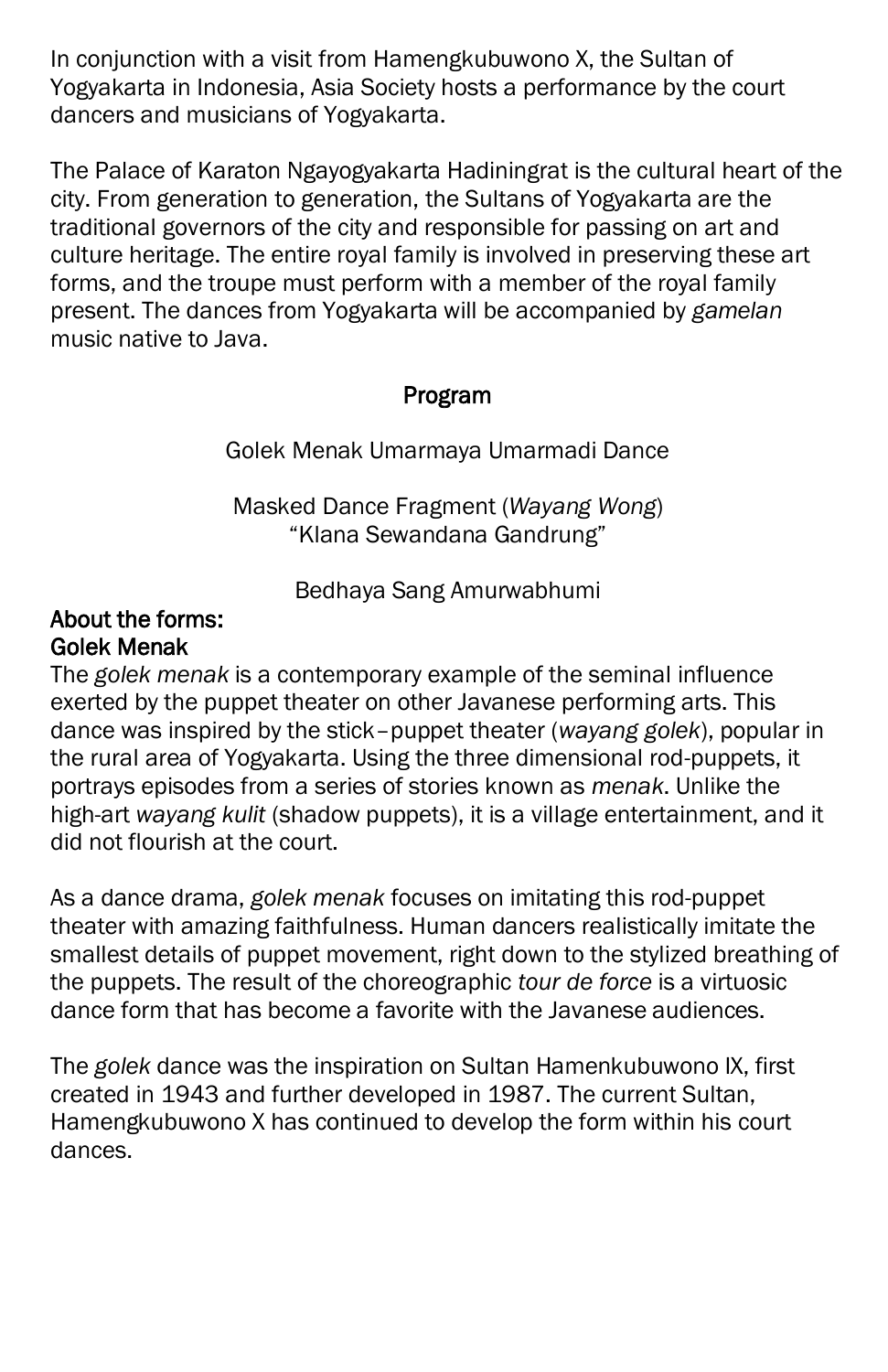## Wayang Wong

The first *wayang wong* was created in 1750 by Sri Sultan Hamengkubuwono I, whose names means "preserver of the world." Originally a large scale three-day spectacle of the court of Yogyakarta with each day's performance lasting from dawn to dusk, it was a ritual affirmation of the power of the court. Traditionally, this form that would have included upwards of fifty dancers and exemplifies the prestige of the court.

#### Bedhaya

The *bedhaya* dances of the Court of Yogyakarta are the epitome of Javanese dance. Performed by nine identically dressed dancers, their presentation was once the exclusive prerogative of the court. The earliest *bedhaya* dates from the 17th century. The dancers, traditionally selected from the relatives of the sultan, belonged to the innermost ceremonial circle of the court. It was only in the beginning of the 20th century that the *bedhaya* was allowed to be taken out of the court.

Classical Javanese court female dance is not so much a vehicle for the expression of individual feelings as a discipline devoted to an idea of human grace and energy. "The court dance movement is valued for itself and for its instrumental power to produce effect in the social world…and provide an example of the intricate metaphorical relationship of the body, cosmology and power…….with nine dancers, a number with sacral connotations for both Hindu-Buddhism and for Islam, include the number of Islamic saints (*Wali Songo*) who are said to have brought Islam to Java" (Felicia Hughes-Freeland, *Embodied Communities: Dance Traditions and Changes in Java*, 2008).

The dance is laden with symbolism and can be interpreted on multiple levels. The use of nine dancers is said by some to represent the nine human desires or the nine openings of the body. The first formation of the dances represents the human being, with two leading characters embodying the conflict between flesh and spirit.

| 2                             |   |   |  |   |  |              |
|-------------------------------|---|---|--|---|--|--------------|
|                               |   |   |  | b |  |              |
| The second section represents |   |   |  |   |  | perfect uni- |
| ty, where all have attained   |   |   |  |   |  | one.         |
| 1                             | 2 | 6 |  |   |  |              |
|                               | 3 | 5 |  |   |  |              |
| 8                             |   |   |  |   |  |              |
|                               |   |   |  |   |  |              |

 —From the notes from the *Festival of Indonesia in Performance,* 1990-91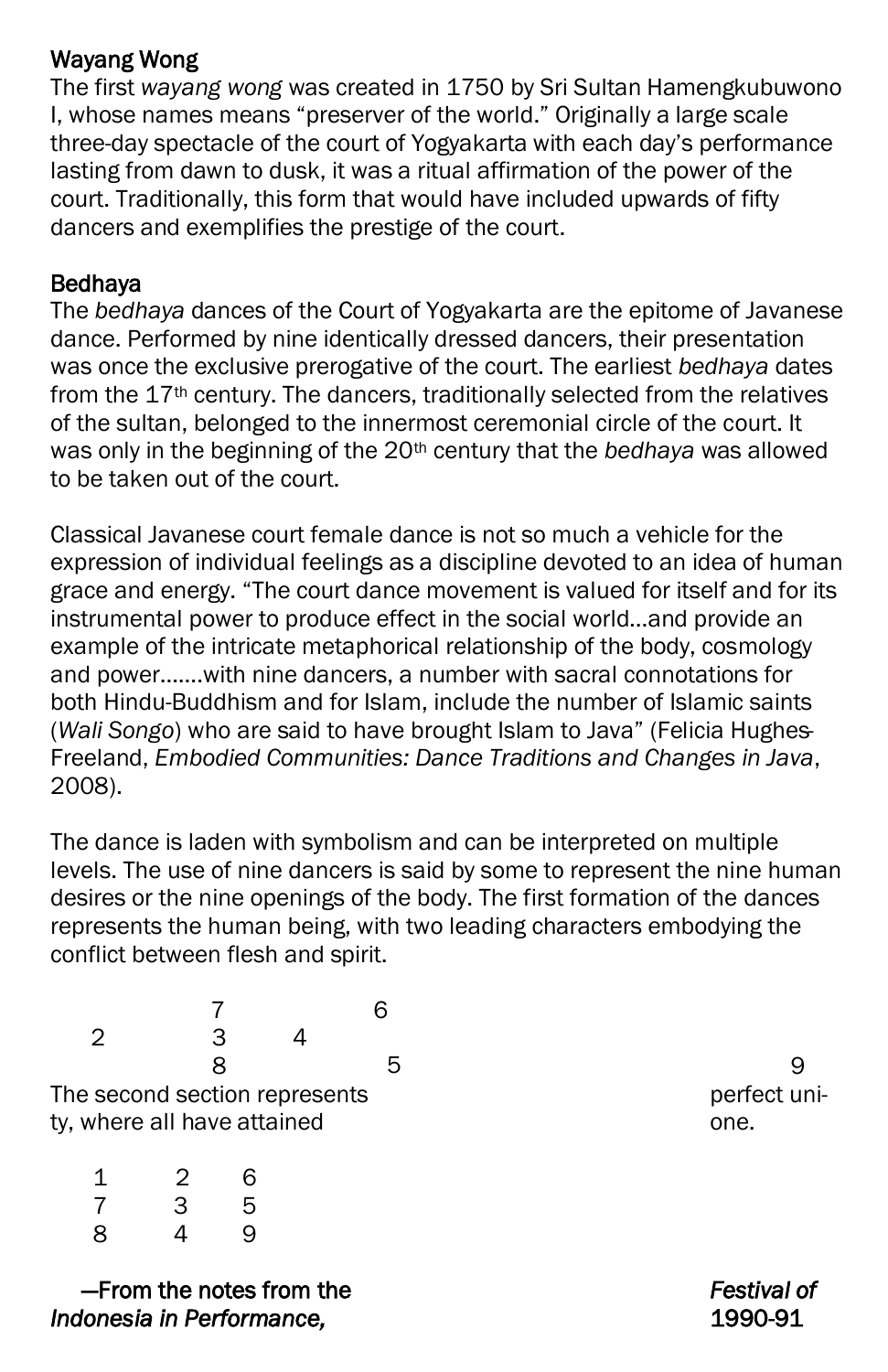#### About Javanese Gamelan

*Gamelan* is a Javanese/Indonesian word for ensemble or orchestra, while *karawitan* refers to the classical music played on a *gamelan* set. Traditionally, the Javanese *gamelan* was the basis of all Javanese performing arts: the music was essential to dance and theater everywhere, from the humblest village to the imposing, marble-floored pavilions of the royal courts. Most of the instruments are made from cast bronze, and are either metallophones or hanging gongs (gong, *kempul*) and racked gongs (*bonang*, *kenong*), which look like small gongs lying on their backs. Although Western-style popular music and pop versions of *gamelan* are encroaching substantially, traditional *gamelan* can still be heard at wedding ceremonies, circumcisions, village cleansings, and accompanying the all-night shadow play (*wayang*). *Gamelan* music exists in many regional styles; the music presented in the performance on November 11, 2018 at Asia Society is in the style of the court of Sri Sultan Hamengkubuwana X, in the Central Javanese city of Yogyakarta.

*Gamelan* music is an ensemble music, and the players and singers, despite their varied musical roles, must be sensitive to each other. There is no visible conductor, but the drum (*kendhang*) and bowed lute (*rebab*) lead the ensemble with subtle aural cues. The complete *gamelan* set has instruments tuned in both the five-tone *sléndro* and the seven-tone *pélog* scales, or *laras*. For the November 11th performance, only the *pélog* scale was used. In distinguishing the two scales, *laras pélog* has some intervals that are nearly as small as half-steps, while *sléndro* has larger intervals. The section dominated by the metallophones plays the "skeletal" melody of the composition, in unison (*saron, demung, slenthem*). The hanging tuned gongs (*kempul*) punctuate this melody, as do the large kettle gongs—the *kenong*. The largest gong (gong *ageng*) produces the deepest sound in the orchestra. The "elaborating" instruments, whose players are free to express their personal interpretations of the composition in their ornate melodies, include a metallophone (*gendèr*), a xylophone (*gambang*), the *rebab*, a bamboo flute (*suling*), and female singers.

Unlike much Western music, the female vocal soloists blend in with the other instruments and do not dominate. Vocal texts are primarily in old Javanese, from ancient poetic forms, whose meaning does not necessarily relate to the specific musical composition in which they are sung.

The compositions are cyclic, often composed of several different cycles, each of which is repeated several times, determined by the *rebab* or *kendhang* player. Each cycle begins and ends with the stroke of the biggest gong. The length of individual cycles can be as short as five seconds or as long as twenty minutes. As most pieces are composed of several different cycles, each played several times, the duration of pieces can range from a few minutes to more than an hour.

*—Carla Scheele, with thanks to Sarah Weiss and Marc Perlman*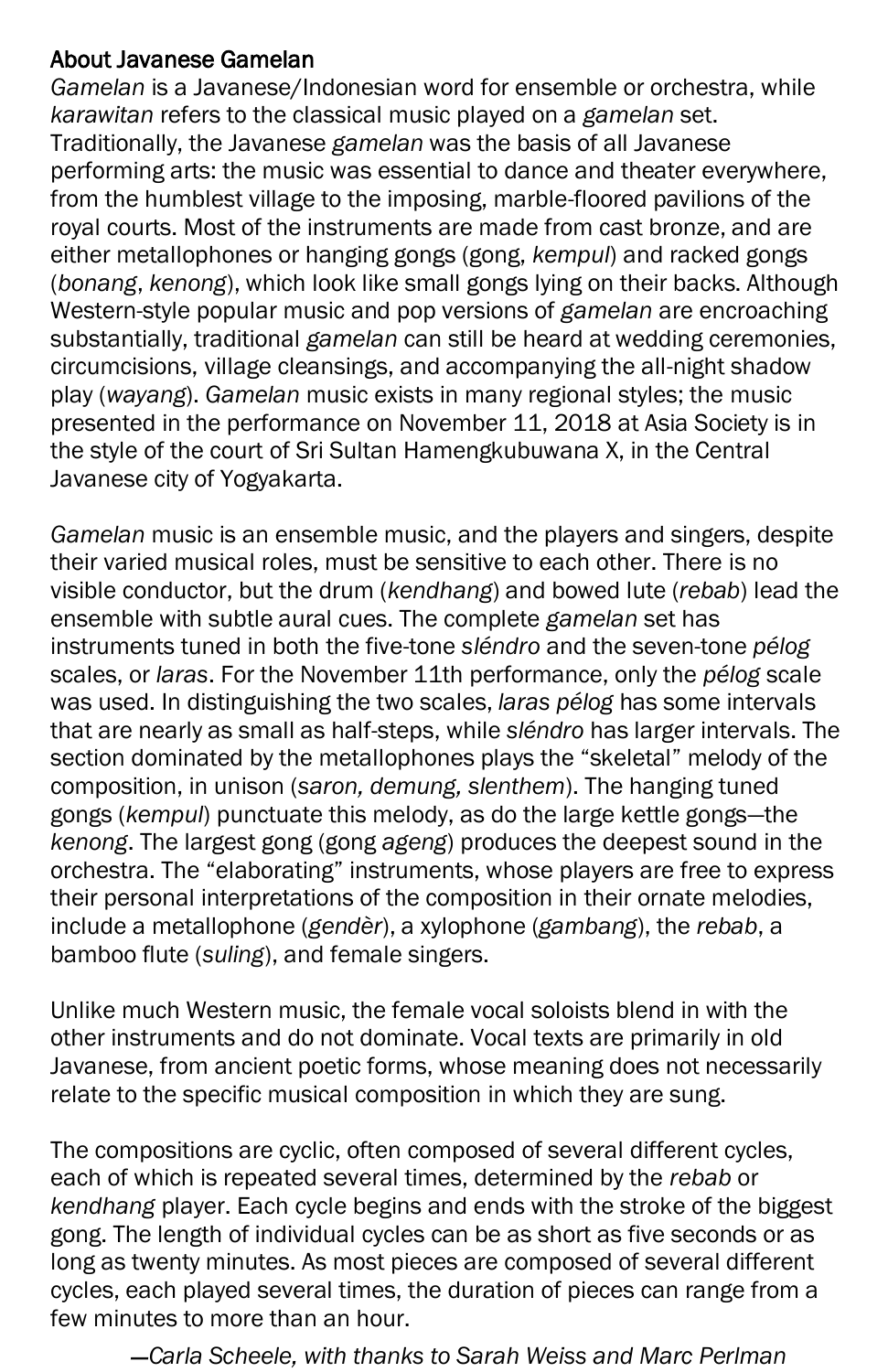### About Javanese Dance

Javanese dance is rich in variety, expression, and function. There are three basic categories of classical Javanese dance, the forms developed in the courts of Central Java: *putri* (female), *alus* (refined male), and *gagah* (strong male). In the female style, the dancer's feet remain close the ground, moving in small articulated steps or sliding, while the lower arms and hands, and the neck and the head, perform intricate movements, creating a smooth, flowing movement. Similarly, the *alus* style is very fluid and intricate, and the feet stay close to the ground, though the stance is wide. It is not unusual for women to perform *alus* male roles. In contrast, the *gagah* style is characterized by forceful movements, very wide stance, and large, emphatic steps and arm movements. The intricate articulation of the hands, arms, neck and head of the refined styles is exaggerated in the *gagah* style.

## About tonight's performance:

### MASK DANCE FRAGMENT (*Wayang Wong*) "KLANA SEWANDANA GANDRUNG"

In the Bantar Angin Kingdom, the beloved servant of King Prabu Klana Sewandana, Sembunglangu, was having fun. Soon, the Prabu arrived. He was worried as he waited for Dewi Sekartaji, whom he loved. The Prabu had sent his trusted knight to kidnap Dewi Sekartaji, but she never came. Prabu Klana Sewanda loved her so truly that he went insane, to the extent that to him his servant, Sembunglangu, began to look like Dewi Sekartaji. Finally, the Prabu regained consciousness and sent Sembunglangu to go after his knight to the kingdom of Kediri.

It was told that Dewi Sekartaji managed to run from her kidnappers, who were Prabu Klana Sewandana's people. In the forest, her heart mourned after parting with her lover, Raden Panji Inu Kertapati. She instead met Prabu Klana Sewandana. Prabu Sewandana persuaded her to be his wife and queen at Bantar Angin Kingdom, but Dewi Sekartaji managed to run away.

When it was discovered that Dewi Sekartaji disappeared from the Kediri kingdom's garden, Raden Panji Inu Kertapati searched for her. Because they had such a strong emotional bond, Raden Panji arrived at the forest where Dewi Sekartaji was being seduced by Prabu Klana Sewandana. A clash between Raden Panji and Prabu Klana Sewandana took place. Both were equally strong. However, in the evening, Prabu Klana Sewandana was defeated. Evil was once again defeated. The power of true love reunited and brought eternal happiness.

Dancers: RA Putria Retna Pudyastuti; RJ Widadasilamataya; RRy Surya Amiluhur; RJ Alisasmintaprabamataya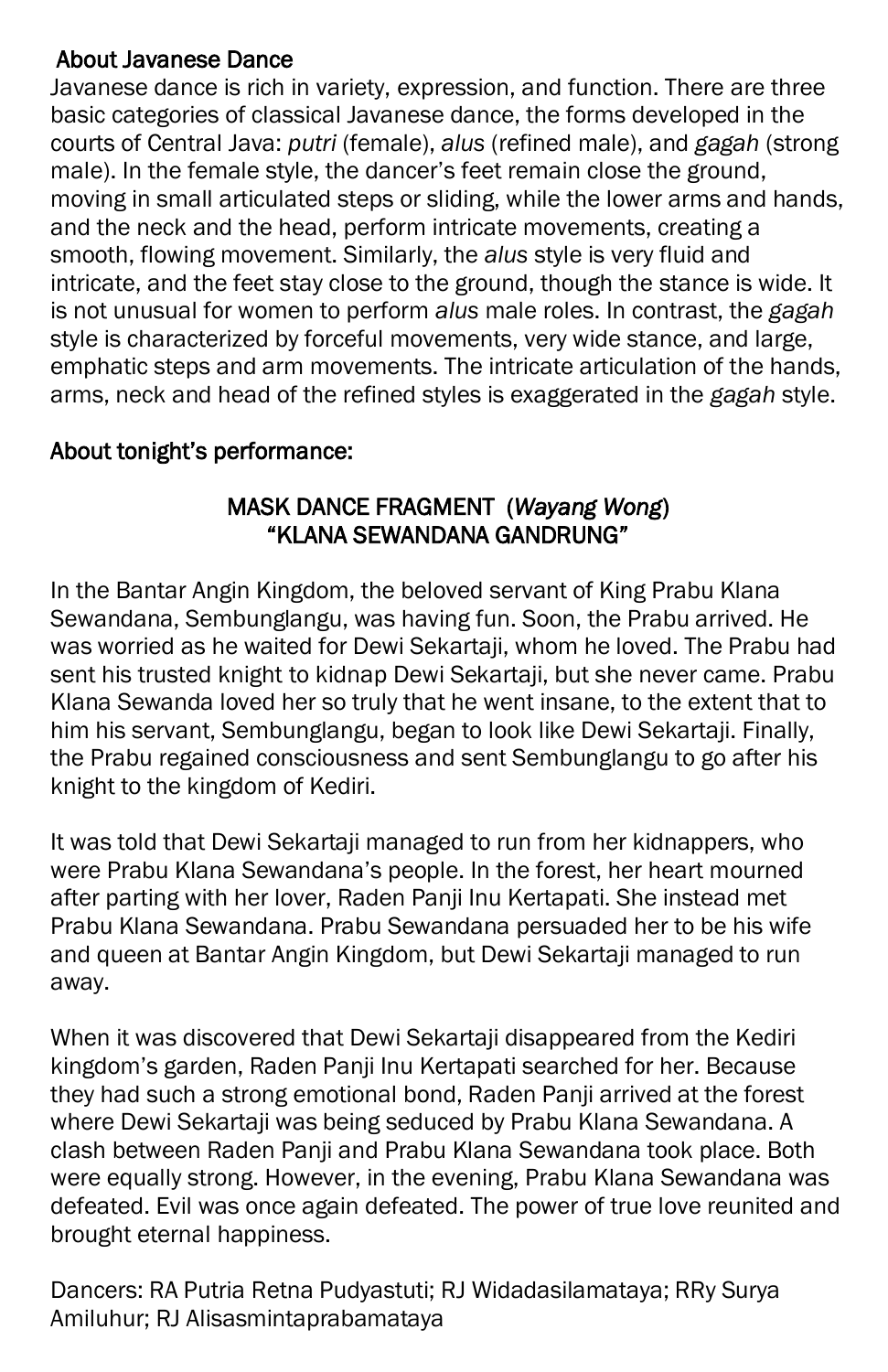## GOLEK MENAK UMARMAYA UMARMADI DANCE

*Golek Menak Umarmaya Umarmadi* is a dance created by Sri Sultan Hamengku Buwana IX. It depicts the story of Adipati Umarmaya's encounter with Prabu Umarmadi, who wants to fight Tiyang Agung Jayengrana. Eventually, Umarmadi bows to Jayengrana and becomes his ally.

Dancers: KRT. Condrowasesa; KMT. Suryawasesa

### BEDHAYA SANG AMURWABHUMI

*Bedhaya* dance is a group form that is generally performed by nine female dancers. *Bedhaya* dance is replete with Javanese symbols and philosophies.

*Bedhaya Sang Amurwabhumi* is the first creation of Sri Sultan Hamengku Buwono X as the king of the Palace of Yogyakarta, crowned on March 7<sup>th</sup>, 1989. It was created in 1990 and was performed for the first time on November 18th, 1990 at Bangsal Kencana (Kencana Hall). This dance marks the arrival of a new king, and a love dedication to his father, the previous Sultan. The dance was performed to commemorate the title of national hero received by Sri Sultan Hamengku Buwono IX, as well as the celebrating the coronation/Tingalan Dalem Sri Sultan Hamengku Buwono X.

As successor to the throne, Sri Sultan Hamengku Buwono X expresses the will of a king in the dance called *Bedhaya Sang Amurwabhumi*. The idea for the dance is inspired by *Serat Pararaton* with the central theme of the marriage of Amurwabhumi (Ken Arok) and Prajnaparamita (Ken Dedes). The marriage releases the famous ten leadership teachings called *dasa paramita*, which are:

- 1. *Dhana* generosity
- 2. *Sila* main act
- 3. *Ksanti* tranquility and patience
- 4. *Virya* courage
- 5. *Dhyana* hermitage
- 6. *Prajnya* vigilance
- 7. *Upayakausalya* efforts or means
- 8. *Pranidhana* determination
- 9. *Bala* authority

10. *Juana* – knowledge.

These all bear the meaning of using the throne to *memayu hayuningrat* (bring about the harmony of the world), for the welfare of the people and the country.

Dancers: Tri Indriastuti; Satwika Rahapsar; GKR. Mangkubumi; GKR. Hayu; Raras Lukitaningrum; Keshari Adiarastri Piloessulka; Nyi RW. Artyandariretnamataya; Nyi MJ. Rahmayanilalitamataya; Nyi RJ. Widyadinghyaumataya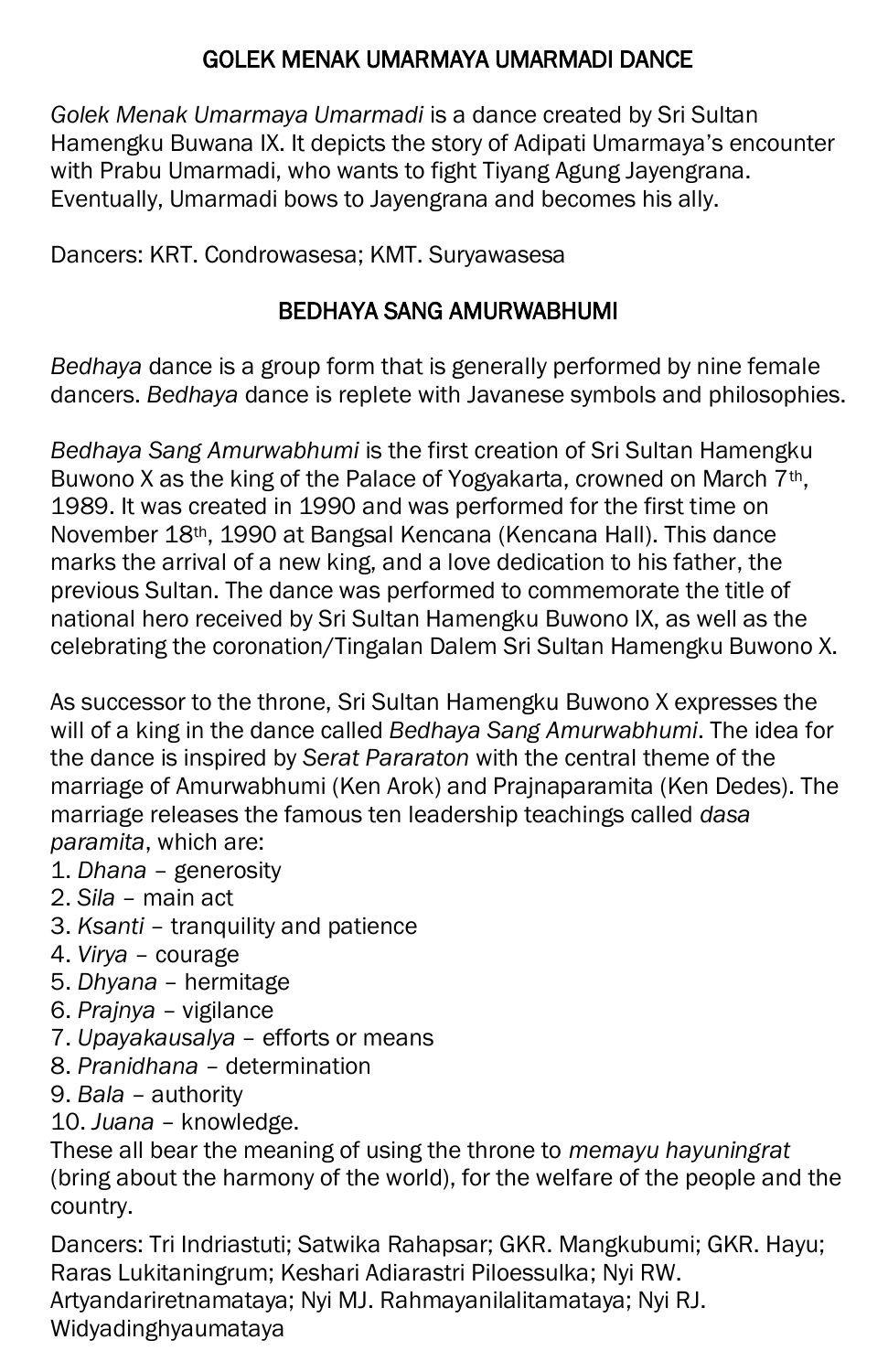# About Gamelan Kusuma Laras ("Flowering Harmony")

Formed in 1983 at the Indonesian Consulate with instruments built especially for the Indonesia Pavilion at the World's Fair of 1964-65 in Flushing, New York, Gamelan Kusuma Laras has captivated audiences in New York City, the U.S., and Indonesia, with its authentic performances of music from the classical repertoire of the courts of Central Java. The ensemble has been a treasure of the New York City cultural scene since its inception, with its first performance in a Tribeca loft as part of a week-long festival of traditional and contemporary arts, **Artists Inspired By Asia**, produced by one of GKL's founders, the scholar, dancer, and ethnographer, Deena Burton (1948-2005).The group was also co-founded by Marc Perlman and Anne Stebinger.

Since then, the ensemble has been presented at a wide variety of venues, including Roulette; the American Museum of Natural History; the Metropolitan Museum of Art; the Whitney Museum; Symphony Space; Brooklyn Academy of Music; Bard College; Vassar College; Wesleyan University; Princeton University; Hartwick College; Bank Street College of Education; the Cathedral of St. John the Divine; Texas A&M University; Riverside Church; Cooper Hewitt Museum; Lincoln Center Out-of-Doors Festival; the Jogjakarta International Gamelan Festival; and the Lincoln Center White Light Festival.

Gamelan Kusuma Laras is in residence at the Consulate General of the Republic of Indonesia and would like to extend special thanks to the Honorable Abdul Kadir Jailani, Consul General, Mr. Winanto Adi, Minister Counselor/ Consul for Economic Affairs, and Mr. Yohannes J. H. Prasetyo, Consul for Information, Social and Cultural Affairs, for their support. GKL also gratefully acknowledges the support of the entire Consulate staff, without whom our study, performances, and workshops would not be possible.

I.M. Hariito. Artistic Director Jon Rea, Co-Director Anne Stebinger, Co-Director

Performers: Nick Colvin, Brian Fairley, Wayne Forrest, Stuart Frankel, Barry Frier, David Haiman, Denni Harjito, Uci Haryono, Robin Kimball, Lutfi Kurniawan, Aaron Paige, Leslie Rudden, Dave Ruder, Yenny Sakirman, Carla Scheele, Sri Sularti, Miranda von Dornum, Dylan Widjiono, Antonius Wiriadjaja, Hanny Zainuddin. With Susie Ibarra on snare drum and ChrisMelito on trumpet.

GKL also gratefully acknowledges our teacher and Artistic Director, I.M. Harjito.

Huge thank you to Oki Wiriadjaja for organizing the participation of Gamelan Kusuma Laras in this performance.